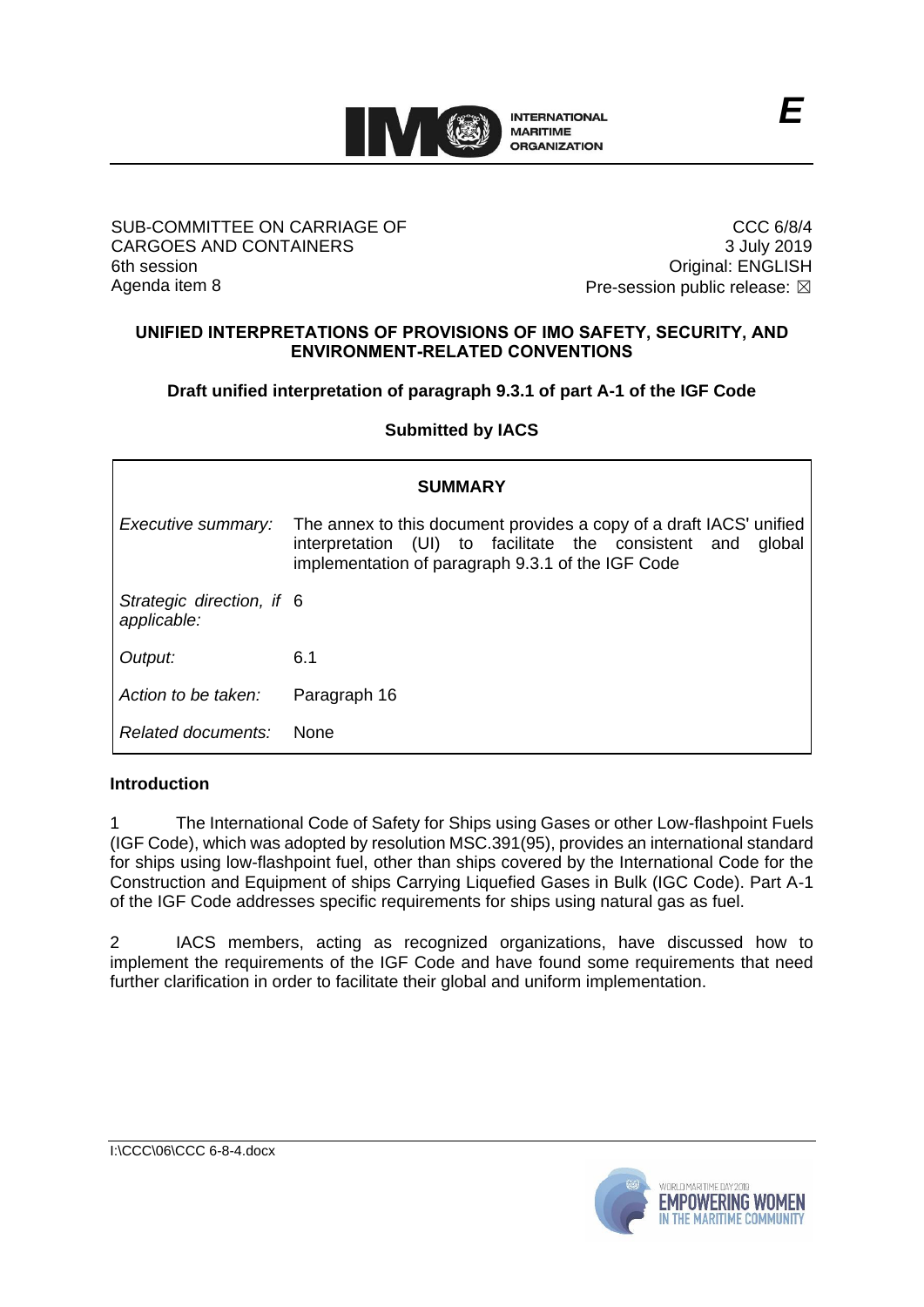# **Discussion**

# *IGF Code, part A-1, paragraph 9.3.1*

3 Paragraph 9.3.1 of the IGF Code states:

"For single fuel installations the fuel supply system shall be arranged with full redundancy and segregation all the way from the fuel tanks to the consumer, so that a leakage in one system does not lead to an unacceptable loss of power."

4 Paragraph 2.2.40 of the IGF Code defines unacceptable loss of power as:

"*Unacceptable loss of power* means that it is not possible to sustain or restore normal operation of the propulsion machinery in the event of one of the essential auxiliaries becoming inoperative, in accordance with SOLAS regulation II-1/26.3."

5 SOLAS regulation II-1/26.3 requires that means shall be provided whereby normal operation of propulsion machinery can be sustained or restored even though one of the essential auxiliaries becomes inoperative. Special consideration shall be given to the malfunctioning of fuel supply systems. However, the Administration, having regard to overall safety considerations, may accept a partial reduction in propulsion capability from normal operation.

6 Malfunction of the fuel supply system has additional challenges when gas is used as fuel compared to oil fuel, since automatic shutdown of the gas fuel supply is a required safety action. This means that two independent gas fuel supplies (or other equivalent means) are required to prevent unacceptable loss of power after a gas system safety action, e.g. automatic shutdown of the fuel supply at gas detection. Therefore, another fuel supply, or other equivalent means, shall be available after a gas fuel supply safety shutdown.

7 The above detailed concept is clarified in the functional requirement in paragraph 5.2.1.5 of the IGF Code for the ship propulsion and fuel supply system:

"the propulsion and fuel supply system shall be so designed that safety actions after any gas leakage do not lead to an unacceptable loss of power;"

The IGF Code provides further clarifications in paragraph 9.3.1 regarding the redundancy of fuel supplies. However, this specifically refers to single fuel installations, i.e. gas only installations; and specifically requires the arrangement of redundant fuel supplies.

9 An automatic fuel supply safety action may occur during normal operation and should not bring the ship into an emergency situation. Paragraph 6 of MSC.1/Circ.1558 has already provided the following interpretation:

"the activation of the safety system alone is not deemed as an emergency situation".

10 For dual fuel engines running on either gas or oil, two independent fuel supplies are provided all the way from the fuel tanks to the engine. Oil fuel supply is available after a safety action leading to automatic shutdown of the gas fuel supply. Hence, 100% of the normal propulsion power is sustained after a safety action. Dual, or multi, fuel installations by design have inherent fuel redundancy; and so therefore meet the requirements for "unacceptable loss of power" with the arrangement of a single gas fuel supply system.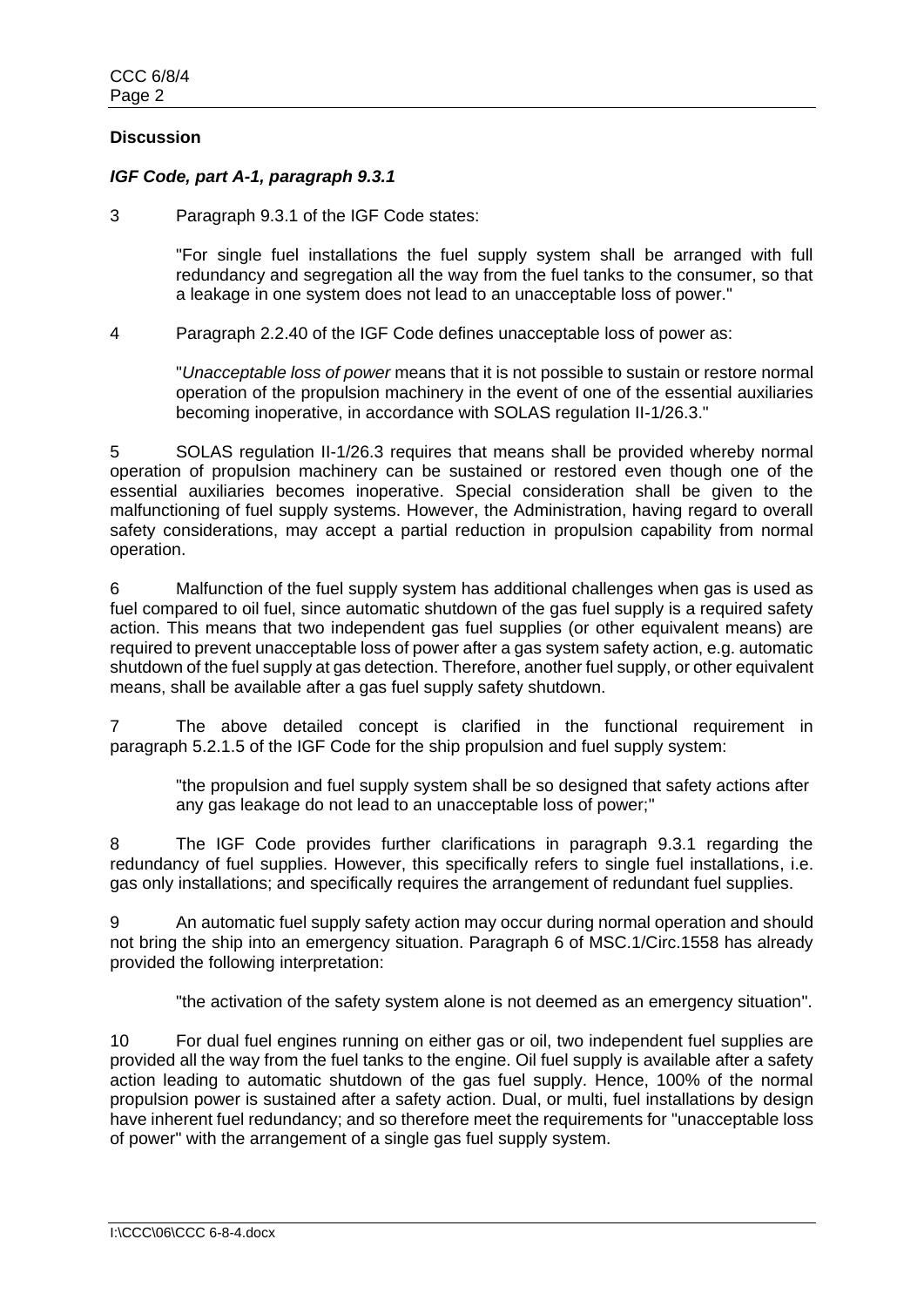11 None of the single fuel engines running on gas only, which are currently available on the market, are provided with two independent fuel supply systems on the engine. Hence, they need to meet this requirement by other means, either by multi-engine arrangements with independent and separate fuel supplies for each engine or group of engines, or by the use of secondary propulsion arrangements such as Power Take In (PTI) with independent fuel supplies.

12 A single fuel installation with two single fuel engines of equal size, each with independent fuel supply all the way from the fuel tank to the engine is a possible arrangement. If there is leakage in one fuel supply system requiring automatic shutdown, there is another fuel supply system available. Hence, 50% of the engine availability can be sustained after a safety action.

13 IACS understands that the arrangements detailed under paragraph 12 above are acceptable alternative means for meeting the required fuel redundancy for single fuel installations; and do not necessarily require "full redundancy and segregation all the way from the fuel tanks to the consumer" of the gas fuel supply, as required by paragraph 9.3.1 of the IGF Code.

14 The acceptable partial reduction in propulsion power as per SOLAS regulation II-1/26.3 would be a "case specific" consideration depending on the ship type and installed machinery power to be made in agreement with the Administration.

15 On the basis of the above analysis, IACS has developed a draft unified interpretation of paragraph 9.3.1 of the IGF Code, a copy of which is provided in the annex to this document.

# **Action requested of the Sub-Committee**

16 The Sub-Committee is invited to consider the foregoing and, in particular, the draft unified interpretation provided in the annex to this document.

\*\*\*